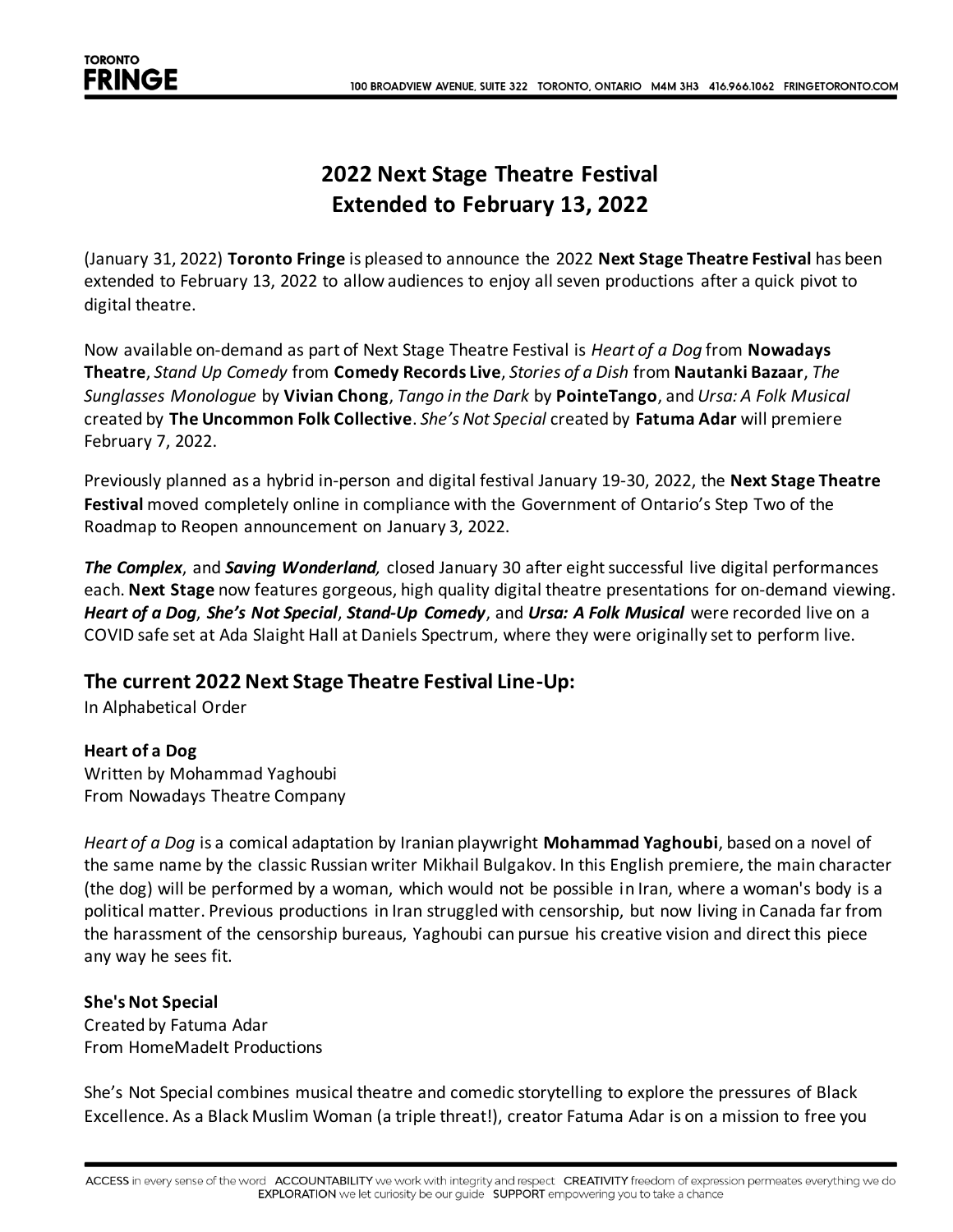from the clutches of exceptionalism and teach you how to relish in the joys of mediocrity. Co-directed by Adar and Graham Isador.

#### **Stand Up Comedy**

Created by Nick Reynoldson, Dena Jackson, Adrienne Fish, Monty Scott, Todd Graham, and Efthimios Nasiopoulos From Comedy Records

Comedy Records, Canada's first record label dedicated to releasing stand up and sketch comedy albums, presents an evening of hilarious stand-up comedy featuring hometown comics. Hosted by **Faisal Butt**, audiences will share laughs with notable comedians with a wide range of styles including **Nick Reynoldson, Dena Jackson, Adrienne Fish, Monty Scott, Todd Graham** and **Efthimios Nasiopoulos.**

#### **Stories of a Dish**

Created by Himanshu Sitlani From Nautanki Bazaar

A global pandemic may have struck, but here is a person who's just stuck! He wants to win the world over with his cooking, but will he be able to? He's got to face isolation, earn acceptance and, most importantly, get groceries delivered. Will he find the secret recipe to happiness? A culinary theatrical journey awaits, in this innovative solo show inspired by the popular *Stories of a Dish* video series on Instagram.

#### **The Sunglasses Monologue**

Created by Vivian Chong

*The Sunglasses Monologue* is a play about being seen and embracing life every step of the way. Through humour, original songs, storytelling, and refreshing perspectives, this intimate one-woman-show from Blind artist and writer **Vivian Chong** takes audiences through an emotional journey of finding bravery, vulnerability, and optimism in the face of uncertainty.

#### **Tango in the Dark**

Directed by Alexander Richardson From PointeTango

Award-winning dance company PointeTango heats up the screen with *Tango in the Dark*, an original hourlong dance film created during the COVID-19 pandemic. Previously part of the Next Stage Theatre Series, PointeTango's sultry duo will wow audiences with fantastic lifts, exciting spins and the passion of Argentine tango with a unique twist: tango on pointe! Using original music composed by the Payadora Tango Ensemble, as well as contemporary and traditional themes, senses will be delighted by an award-winning show that lights the way through the shadows and mysteries of Buenos Aires and tells a story of two dancers moving to the rhythms of the city night.

#### **Ursa: A Folk Musical**

Created by Jake Schindler and Sam Boer From Ursa Productions